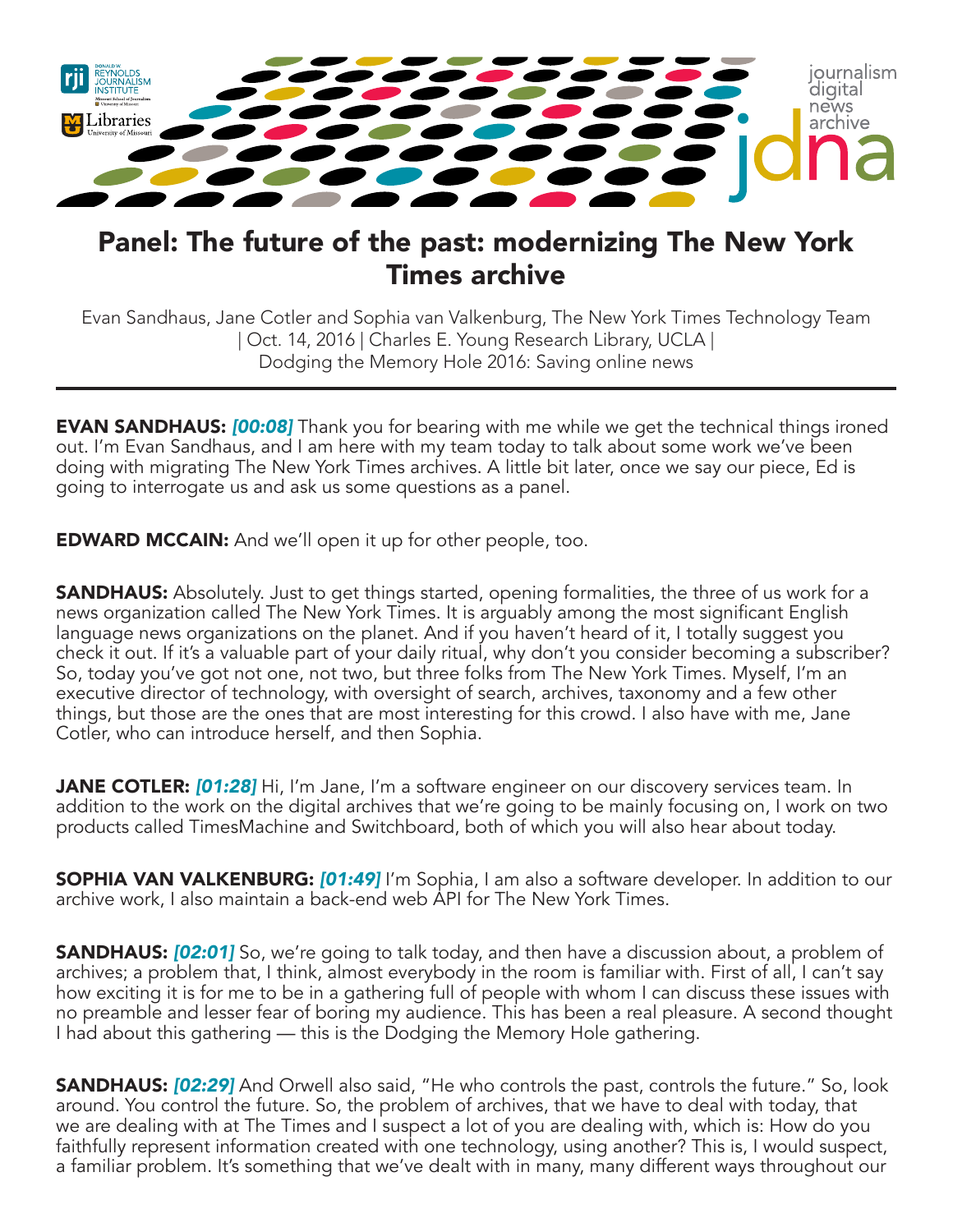history at The New York Times. And I want to talk about two examples, and then hand it over to Jane and Sophia to talk a little bit more about more recent work in this. One of the first examples I could find of The Times needing to migrate information developed with one technology to another one…

**SANDHAUS: [03:22]** Actually, you know what, I'm getting ahead of myself. Before I start talking about this, I want to just, sort of, level set about what we mean when we talk about The New York Times archive. The New York Times published its very first edition on September 18, 1851. And since then, we've published approximately 60,000 complete issues spread across about 3.5 million pages, and those pages contain about 15 million articles. Now, that is the print archive. Our digital archive is divided up into several different tranches, as well. The digital archive is primarily divided into two main periods.

SANDHAUS: *[04:17]* Basically, before 1980 and after 1980. What happened in 1980? Well, in 1980, The New York Times decided that it was probably a good idea to start persisting the digital text of the news that they were creating. I believe there was a digital production process in place before that time, but we did not persist that data. So, from 1981 onwards, we have the full digital text of our archives. Before that, we have less stuff. Like I said, one of the challenges we deal with, is, how do we take stuff that was developed for one technology, and present it using another one? One of the first examples of that was a system that we announced in 1968, and then launched to production in 1972.

**SANDHAUS: [05:10]** And that system was called The New York Times Information Bank. This is actually an old problem for The New York Times. The data in question, in this instance, was The New York Times Index, which we had published since 1913 as a bound, digital index of the contents of The New York Times. It is, and remains, a very valuable research tool, but the fact that it wasn't digital made it pretty hard to search. So, we decided that we would digitize that, and in that time period, we did. I was supposed to be skipping these slides, I apologize.

**SANDHAUS: [05:48]** That system, when it launched, provided the ability to search our index digitally for both the newsroom and for outside clients. This is a picture of folks in the newsroom using this technology in the 1970s. So, that's one example of how we've had to take old technology and make it new again with new technology. A more recent example is an effort we've done called TimesMachine, which is, essentially, a virtual microfilm reader. This is one of my favorite headlines The New York Times has ever published. It was published 104 years ago today.

SANDHAUS: *[06:25]* And it is: "MANIAC IN MILWAUKEE SHOOTS COL. ROOSEVELT; HE IGNORES WOUND, SPEAKS AN HOUR, GOES TO HOSPITAL." It's a spectacular headline. I mean, my condolences to the president; and, of course, it's bad news, but still, I mean, wow. So, the TimesMachine was sort of conceived to address a challenge with that deep archive. As I mentioned, everything before '81 we didn't really have text for.

**SANDHAUS: [06:53]** So, it wasn't born digital, and we weren't in a position to serve it digitally the way we would more contemporary stuff. And that was an extra challenge when you look at the vast sweep of our archive — that little graph is the number of articles we've published by year since 1851 — and you can see that about 75 percent of the creative output of the newspaper was published before we had digital text. We call that part the deep archive, and it consists of about 46,000 issues, 2.3 million pages containing about 11.5 million articles. And that scanned archive consists of some pretty cool material. We have scans of all of the microfilm. Gosh, I wish it was scans of the original newspaper, but it's scans of the microfilm.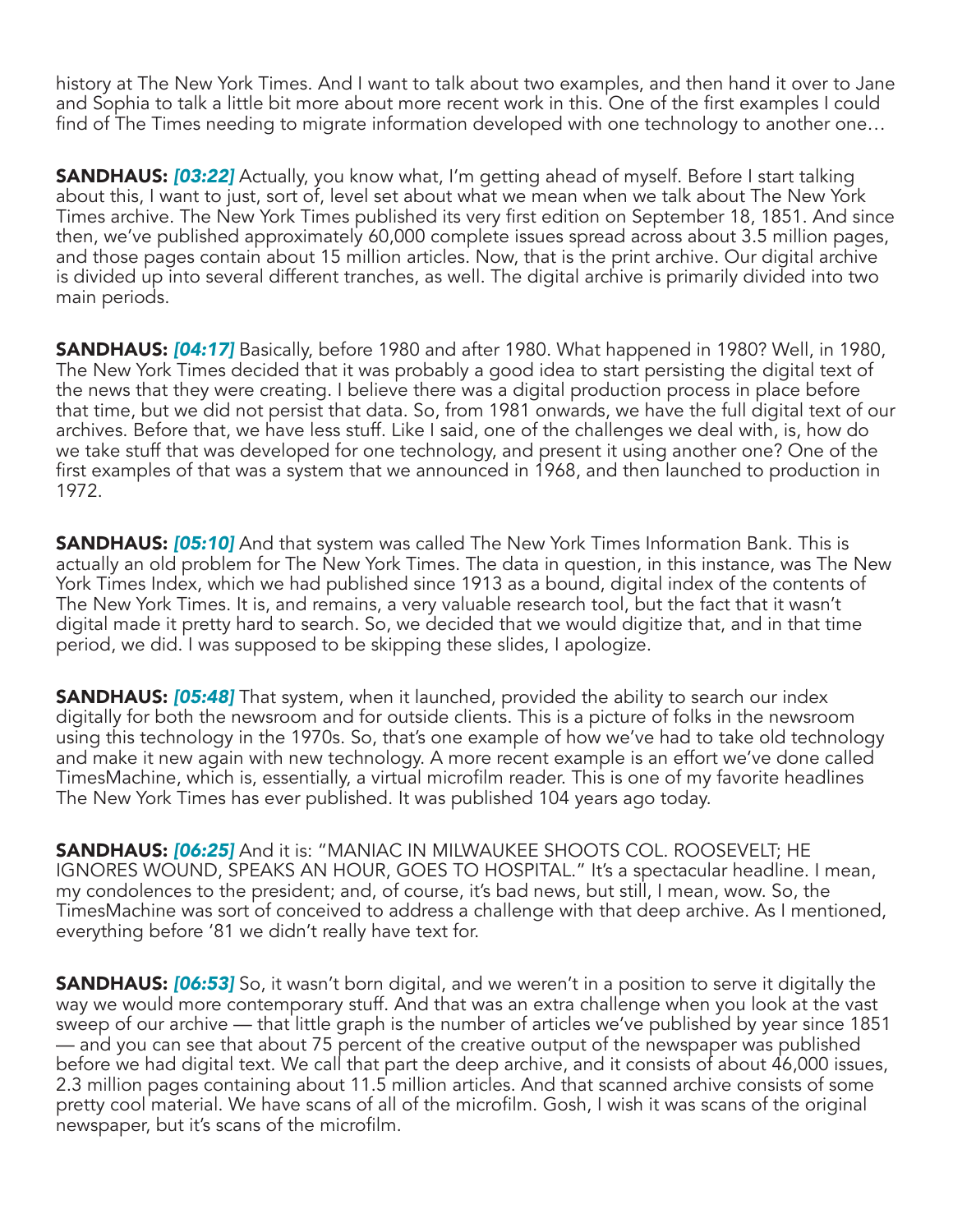SANDHAUS: *[07:39]* We had that microfilm segmented, so we know where on the physical page stories occur and we also have some metadata. We have the headline for every article. We have the lead paragraph for every article. And we have, what should be familiar to you, and what we affectionately call, the Dirty ASCII, which is the nasty OCR text that is good enough to build a search index, but you wouldn't want to show somebody. And that's an example of why, right there. Also, we have that indexing metadata. We have subject headings and abstracts for almost every article in that time period. So, given that, we were like, we think this is the right set of ingredients to build a really cool experience for our users around our archive.

**SANDHAUS: <b>[08:19]** So, I want to sort of make the point about how we've changed things in our archive. I want to discuss with you John Fairfax for a second. I don't know if anybody in here is familiar with John Fairfax, but he was the subject of one of The Times', I think, most spectacular obituaries ever. He passed away in 2012 and his life included an apprenticeship to a pirate; he once almost died at the hands of a jaguar; and his claim to fame was that he was the first person to row across the Atlantic solo.

**SANDHAUS: [08:57]** So, if you wanted, prior to the advent of TimesMachine — and I should mention there was an earlier product called TimesMachine, as well. But, prior to the advent of the most recent edition of TimesMachine, the way you would have found this article in our archive is you would have done a search, and you would have gotten a link to that article, and it would have taken you to this abstract page; which gives you the headline, that lead paragraph that I said we had, and then contains a call out, this stuff didn't used to exist, but you did have the opportunity of seeing the high-resolution PDF of that article. So, what you get of that article is a scan of Mr. Fairfax, waving from the vessel in which he rode across the Atlantic, and the story, the break and the rest of the story.

**SANDHAUS: [09:41]** And that's cool. It's really cool to be able to see that original piece of coverage. But, here's the thing: here's that same story in TimesMachine. Let me zoom in on it. Same guy. Same wave. Same story. And you can follow the jump. But the thing is, that story, that front page story, was in the lower left-hand corner of the paper because on that very same day, human beings walked on the moon for the first time. And that previous path through the archive would not have shown you that. You wouldn't have had any context, unless you happened to be really good with dates; that January 20, 1969 was a momentous day in human affairs, and also a busy day in the news. It was also the day after Senator Kennedy was involved in a car wreck that has redounded throughout the years.

**SANDHAUS: [10:47]** The other thing that I really like about TimesMachine is that it lets you not only see the articles, but also the ads. And, the sort of pithy way that I like to talk about why this is cool is that the articles tell you what happened, but it's the ads that tell you how people were living. The Times happened to have several very cool ads in it here. This is one of my favorites, going to page 110, here. This is July 20, 1969. There's an advertisement in the paper for a music festival called "The Woodstock Music and Art Fair: An Aquarian Exposition," to be held three weeks in the future. It looks like a pretty good lineup. I think I might consider going to that. And, conveniently, all I have to do is clip out this ticket right here and mail it in with my check or money order, and I can get tickets mailed to me for Woodstock.

SANDHAUS: *[11:49]* The TimesMachine really has, I think, created a whole new realm of possibilities for our readers, and the general audience, to really delve into this important swath of American history. So, that's TimesMachine. It is something that we are very, very proud of, but it's an incomplete solution to the archive problem because, in the era of the web, users expect to be able to go to Google, and type in the name of an article, and get that article, and read that article like they would read any other web article. So, for that reason, we also launched an initiative for archive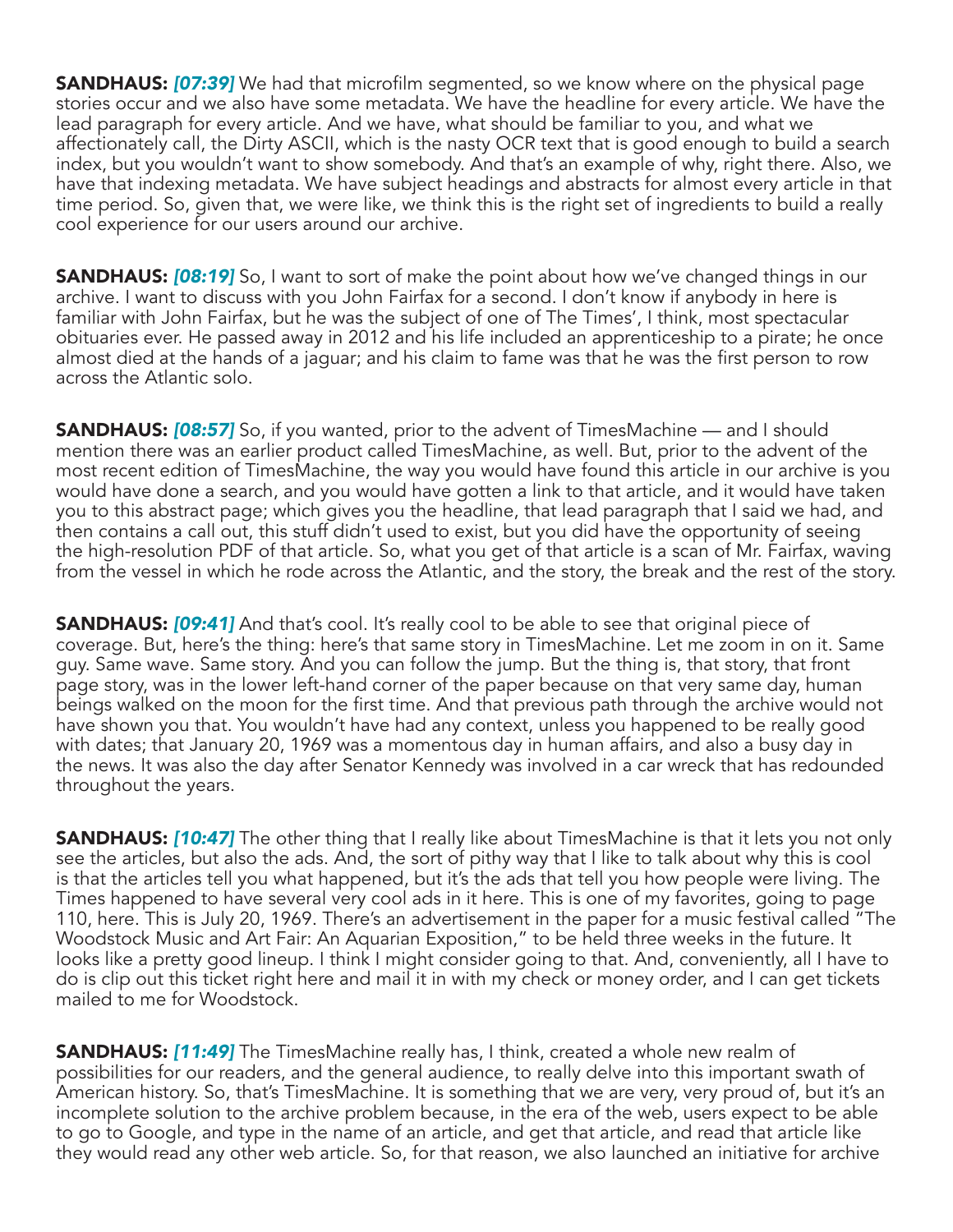transcription.

**SANDHAUS:** [12:32] The idea there is to take this old scan and actually pay an outsourcer to give us the full, digital text of those articles, and then put those articles online. This is our original review for "Star Wars" in both scanned microfilm form and in article form. And the big problem that we really wanted to solve with this is that most of our archive doesn't really have a good presence in Google. Sure, those abstract pages are indexed for a significant portion of the archive, but the absence of the full text and, even more important, probably, the fact that that text that was out there wasn't in our most modern web frameworks, made it difficult for Google to index that stuff.

**SANDHAUS: [13:12]** Well, I shouldn't just say Google. I mean it's search engines, aggregators, social media sites; all of that's important to have your stuff expressed in a legible way. So, the solution to this problem was, we ended up transcribing these archival scans. First, we transcribed 1964, and used that as a pilot, and decided, based on the results of that, to do 1960 to 1980. So far, we've transcribed all of these articles. We've published 1970 to 1979 online, and Google now indexes 672,500, approximately, new articles that were not previously searchable to the world. And now those readers can find the things they're looking for, come to us, and get that information in a way they weren't able to before.

**SANDHAUS: [14:00]** So, those are a few instances in which we, at The Times, have tried to take modern technology to give new life to things that were created with an older technology. But that's not all. We've also recently embarked on an era to modernize the web content itself, and bring that up to the standards and experience that one expects from a 21st century news publication. And to talk about that, I'm going to hand it over to Sophia.

VAN VALKENBURG: *[14:46]* So, what about our new articles? I'm going to talk about how we modernize our born-digital legacy web content. So, newyorktimes.com officially launched on January 22, 1996. And as you might imagine, the web was very different back then. But in 2014, newyorktimes.com got a redesign. The redesign included an updated article template, which better served the needs of a modern web experience. But there was only one catch: we could only serve articles using the new template if they were in our current content management system. What about all the articles published before we started using the CMS in 2006?

VAN VALKENBURG: *[15:43]* Well, they were stuck looking like this. So, our team's challenge was to convert our legacy web content before 2006 into a format that we could import into our CMS, so that users could view it in the new design. Essentially, our goal was to make an article from 2004, for example, look like it was published yesterday. Initially, we thought the problem was simple. We have an archive of XML files derived from print data, and we thought that all we needed to do was convert the XML into the JSON format required by the CMS. However, we quickly ran into an issue. We found that there were hundreds of thousands of articles from these years that were missing in our print archive. So, we inspected a sample list of web articles from 2004.

VAN VALKENBURG: *[16:44]* As it turned out, some of the missing articles did exist in our print archive, but we needed to combine the print and web data to properly process them. There were also some web-only articles that were totally missing from the print archive. So, we had to revise our strategy to include both print data and web data in our pipeline. Now, our questions became, what's the

complete list of articles from 1996 to 2006? How do we identify which of the missing web articles correspond to existing print articles so we can combine them and avoid duplicate content? Which articles are web only? How do we scrape that page for content and metadata? And finally, can we build a system that will process all this data for each year, easily and efficiently?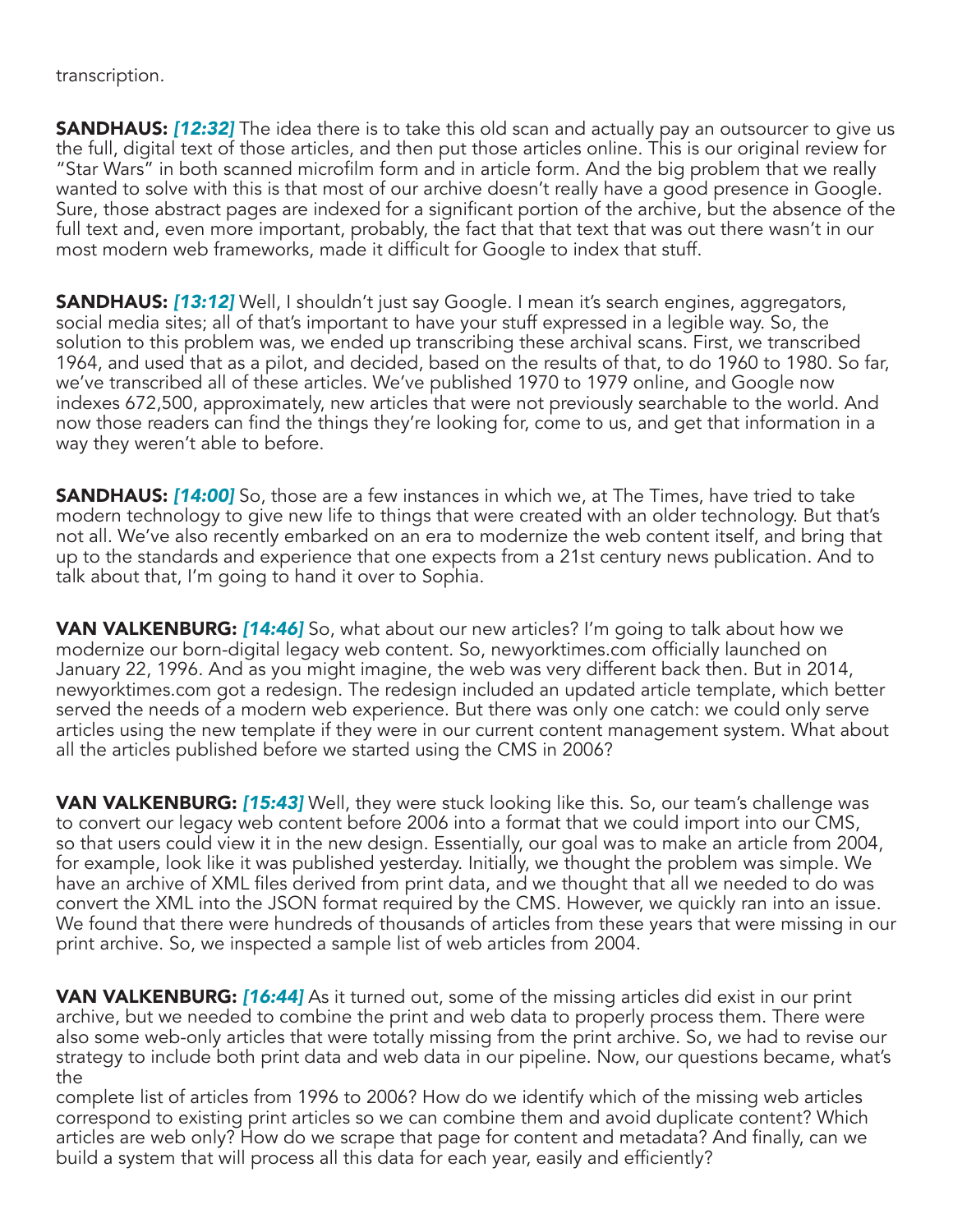VAN VALKENBURG: *[17:38]* So, we started with a simple question: What do we include in our archives? It became apparent that there was no one definitive source of article data. We decided to compile the official list from four different sources: the print archive, site analytics from the past six months, movie, theater and restaurant reviews and also site maps.

VAN VALKENBURG: *[18:02]* Once we had our definitive list, we designed a data pipeline to combine and convert all of the web and print articles into JSON for the CMS. Here's an outline of the steps required for each year that we process. And don't worry, this slide will make sense soon. Here, the yellow boxes are inputs into the pipeline, the print archive and the definitive list of URLs. The blue boxes are intermediary steps, and the green boxes are outputs. The pipeline outputs a file with the articles in the new format, as well as any articles that failed along the way.

VAN VALKENBURG: *[18:44]* Using the definitive list of articles, we determine which articles are unaccounted for in the print archive. Next, we obtain the raw HTML of the unaccounted articles from the web. At this point, we still don't know how to combine the web and print articles, and we don't know which articles are web-only. In order to figure that out, we compare print article content to the web content using an algorithm that Jane will describe later. This allows us to combine the print and web data, remove any duplicate articles and determine which web articles are totally missing from the print archive.

**VAN VALKENBURG: [19:27]** Next, we reprocess the combined web and print articles and convert into the proper format for the CMS. Because we can use the structured XML data from the print archive, getting the article content and metadata was relatively simple. Then, we process the web-only data and convert that also into the proper format for the CMS. But, in contrast with the print articles, we only had unstructured HTML data for these articles. So, scraping the article content and metadata was harder.

VAN VALKENBURG: *[20:04]* Finally, we combine the outputs from the last step into one file and import it into the CMS. To give an example of the scope of this challenge, here are the approximate numbers for 2004 alone. Out of the approximately 116,000 articles for 2004, about 56,000 of them were fully accounted for in the print archive. Another 42,000 required data from both the print archive and the web. And 15,000 articles were totally missing from the print archive. Finally, there were about 3,000 articles that we couldn't process for some reason. For example, the article no longer existed on the web or it didn't have an article body. So, what we learned from this project is that it's important to use more than one data source when modernizing our archive in order to ensure completeness. Next, Jane is going to talk about some of the unexpected challenges we faced.

COTLER: *[21:09]* Hi. So, Evan gave us some background on the context for this project. Where were we coming from? What information did we have? What was the state of our world when we started this problem? And Sophia talked about the solution that we came up with, the broad pipeline that we designed to solve this problem. What I'm going to be talking about is all of the little things, some of them not so little, that we didn't anticipate and, in some cases, could not have anticipated; because they were problems that came up in quality assurance or problems that we realized were part of the scope of the problem that we hadn't known were there before.

COTLER: *[22:10]* So, the first thing that I'm going to talk about right now, briefly, is the first point: 1996. So, it's not just 1996. What that really means is the representation for all of the years in which we couldn't just run it through the pipeline because the year was some kind of hybrid, some data is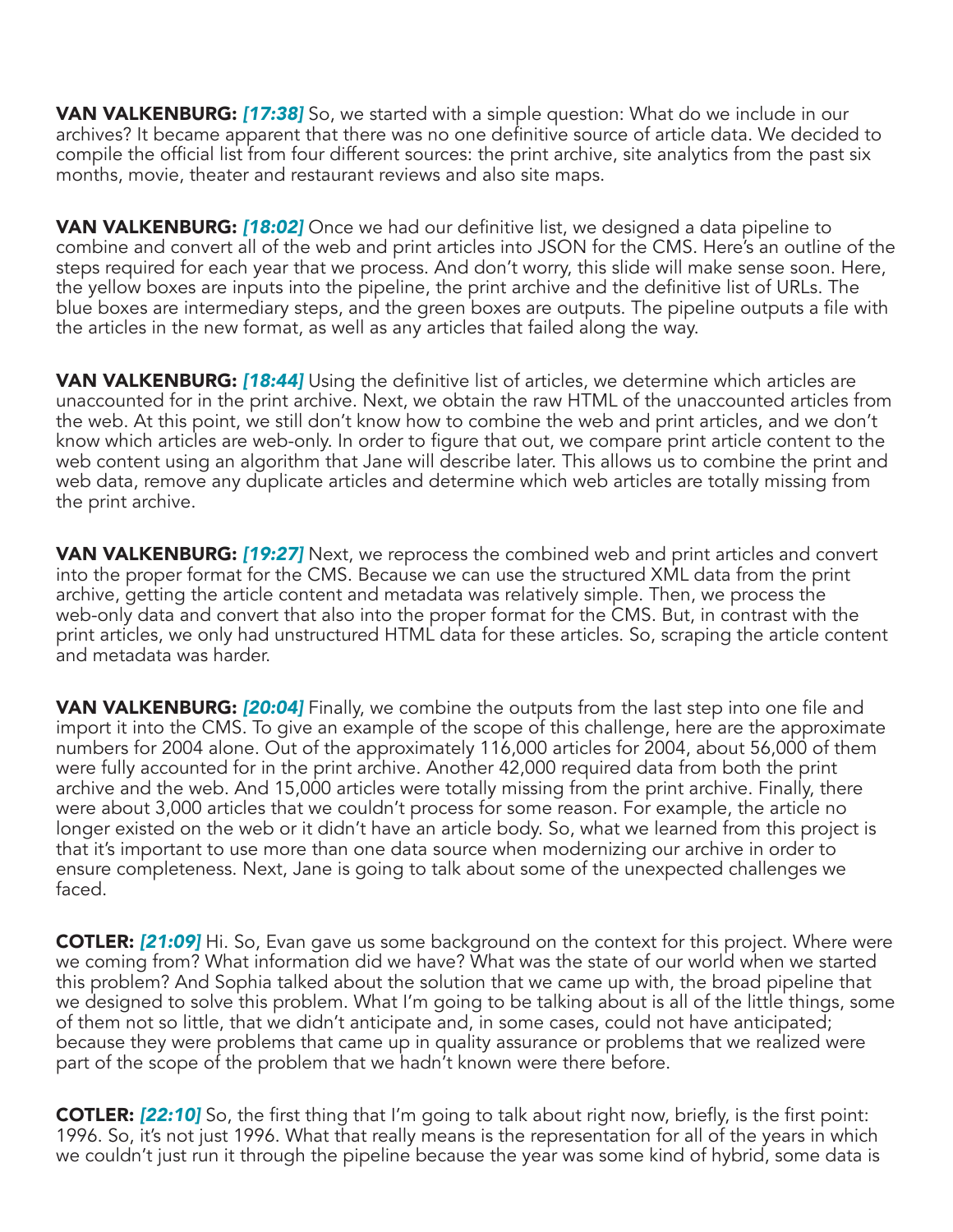available and some data is available in a different way. For example, 1980 was like this. Evan mentioned it earlier, in 1964, since we'd run it through the pipeline previously and now it was slightly different. So, all of those years had to be taken into special consideration. The next three points I will go into after this, and then I'm going to follow it up by talking about the next steps, which are, what is the future of this project? What are potential problems that we're going to be facing after this?

COTLER: *[23:10]* The first thing I'm going to talk about is what Sophia mentioned, which was this step of the pipeline. How do we convert the print XML that we had with the web HTML that we scraped, as the list of what articles we had that were missing? We dubbed this process, affectionately, "fusion," because it was fusing one corpus of text with another. If you want to know, in detail, how fusion works, if you're a techie person or you're just curious, then you can look it up on our blog, The Times Open Blog. We wrote a post about it.

**COTLER:** [23:54] But to go over it briefly, right now, basically the essence of the algorithm was looking for common phrases between one corpus of text and the other. You can think of this by saying that some article might have a unique sentence that appeared in the print and also appeared in the web and is unlikely to be found in other articles from that year. So, once you go through and find articles that have a lot of matching words, you put it together and you say, okay, we think these articles match.

COTLER: *[24:33]* Another thing that we have to mention is that we tended to prioritize the print data over the web data, because, even though right now we see digital data as canonical, before the web was kind of an afterthought. So that's an interesting mindset to take into consideration with the advent of the digital era. The next thing that I'm going to talk about is search engine optimization. This is what an old article looked like before Sophia showed it. And this is the URL that it had.

COTLER: *[25:17]* So, it was "NYTimes.com/(year)(month)(day)/," in this case, "27IHT-scotus.team. html" which is completely unhelpful. In order to make articles easier to find in search engines, such as Google, and just to make them user friendly so that when you see a link, you know what it's going to go to, we changed the URLs to something like this, which is the headline separated by dashes, for example. As you can see, it's much more friendly. The problem with this is that if we just de-commissioned all of the old URLs, it would have led to link rot. I'm sure many sections on Wikipedia that link to many New York Times articles would have been very unhappy had we just de-commissioned all of the old, ugly URLs. So, as a result, we developed and currently maintain a system called Switchboard, which, if you can imagine what a switchboard is, you can unplug things and plug them back in.

COTLER: *[26:28]* It's essentially a redirect system. So, we store all of the references from the old URLs to the new ones, so that the other sites that point to The New York Times don't break. We really don't want that. There are more cases of missing data in this archive. Sophia already talked about the case of the missing articles and how we solved that with the fusion process. This is going to be the case of the missing sections. So, this is something that we caught in QA (quality assurance).

COTLER: *[27:08]* It explains that article transcription isn't perfect. You know, you can do OCR, and even if you do it manually, sometimes, in one percent of cases for example, there are going to be mistakes. This is just a section of an article that I screenshotted from the site. One section ends and then there's a section header and then another section starts. So, what we noticed during QA for some years was that some of the sections seemed to be blank.

COTLER: *[27:45]* We thought, well, this isn't good. Why isn't this transcribed? We can't put up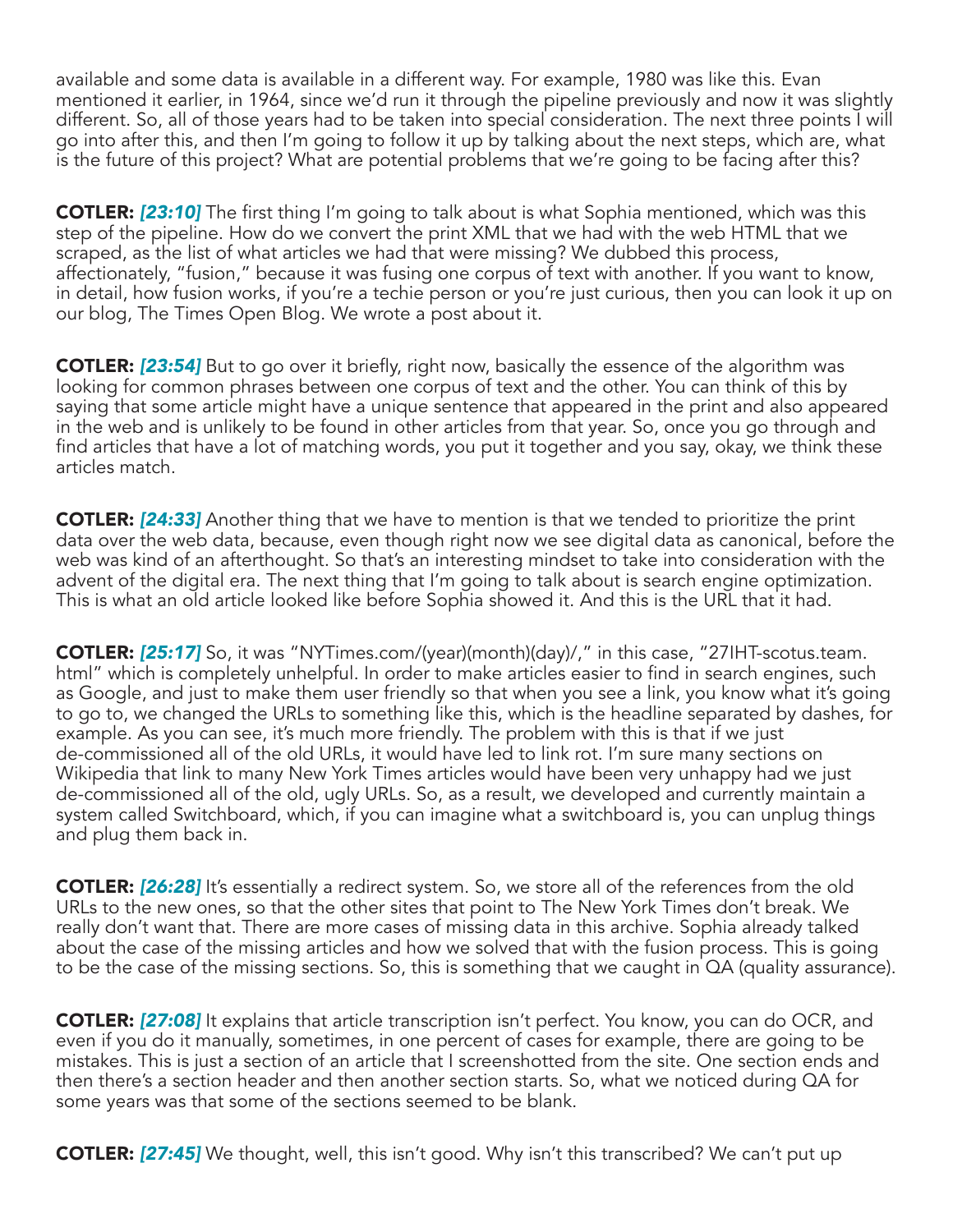missing pieces of our archive. Well, it turns out, the sections actually weren't blank. It was just that, in the transcription process, there was a linking problem between the section headers and the text for that section. So, we made the user experience decision of, for those articles, taking out all section headings because we thought it's better to have all the text in the articles and maybe take out the sections than to have a very confusing looking article.

COTLER: *[28:38]* So, in that case, we decided to take out information that we had in favor of providing a better user experience to our readers. Finally, I'm going to be talking about next steps. The naive, first next step to do is to just transcribe more of our archive. We already have full text for all of the years after 1960, as well as all of the Civil War years, which is 1860 to 1865.

COTLER: *[29:09]* We hope to continue transcribing our archives so that, one day in the future, you can look at an article from 1851 on The New York Times website and read it as if it were published yesterday. We think that would be amazing and super cool. Lots of positive adjectives. So, something else that we want to do is put photos back into our archive. This is a screen shot from TimesMachine, from the Challenger explosion.

COTLER: *[29:50]* The New York Times is known for having many great photos, but unfortunately, in our current digitization of the archive, those photos are all missing because it was extra work putting them in, and we were really focusing on the text. So, in future iterations, we would love to be able to also publish the photos, and have them in the articles, and see how that would add ... well, it would add to the experience, but to see how we could do that.

COTLER: *[30:27]* Because, there's sort of complicated subtleties in, where were the photos placed, and how to refer to them, and all of that. Relatedly, and the final thing that I'm going to talk about in next steps, is we want to eventually figure out if there is a way to do digital preservation. What this means is, to figure out if there is some way that we can meaningfully communicate the original journalistic intent of our archive as it was in its digital form. This is not a particularly interesting thing to do that with because it has text, for example, but this would be more interesting to do with photos, for example, because there was a lot of editorial say in where do photos go and what photos are there, and all kinds of stuff like that. With that, I'm going to hand it back over to Evan to conclude.

SANDHAUS: *[31:51]* Thank you so much, Jane. Thank you, Sophia. The two of them have done, along with the whole team, a lot of really fantastic work. I should emphasize, on those previous slides, those are all things that we would like to do, but I don't want any of you to come away with the impression that those are things that we are firmly committed to doing next. There's an awful lot of stuff on the road map. I hope that we've gotten across the point, today, that modernizing and preserving the archives of The New York Times is an ongoing challenge and technology has this really annoying habit of not staying still. So, we're always trying to keep up with it. But, I hope we've given you some valuable context today, and I'm really looking forward, now, to the discussion. So, thank you very much.

MCCAIN: *[32:38]* Thanks, New York Times technical team. Obviously, a ton of work has gone into this, and it is fabulous to be able to go online and, with a few keystrokes, find articles. This is delightful, in that way. In my mind, if I'm thinking about an archive, I'm thinking about, "How did this really look when it was published?" And it seems like you've made the decision that that is not as high a priority as getting it into the modern Content Management System. Can you discuss a little bit about your process, your decision? I mean, there's obviously economics involved, but what else?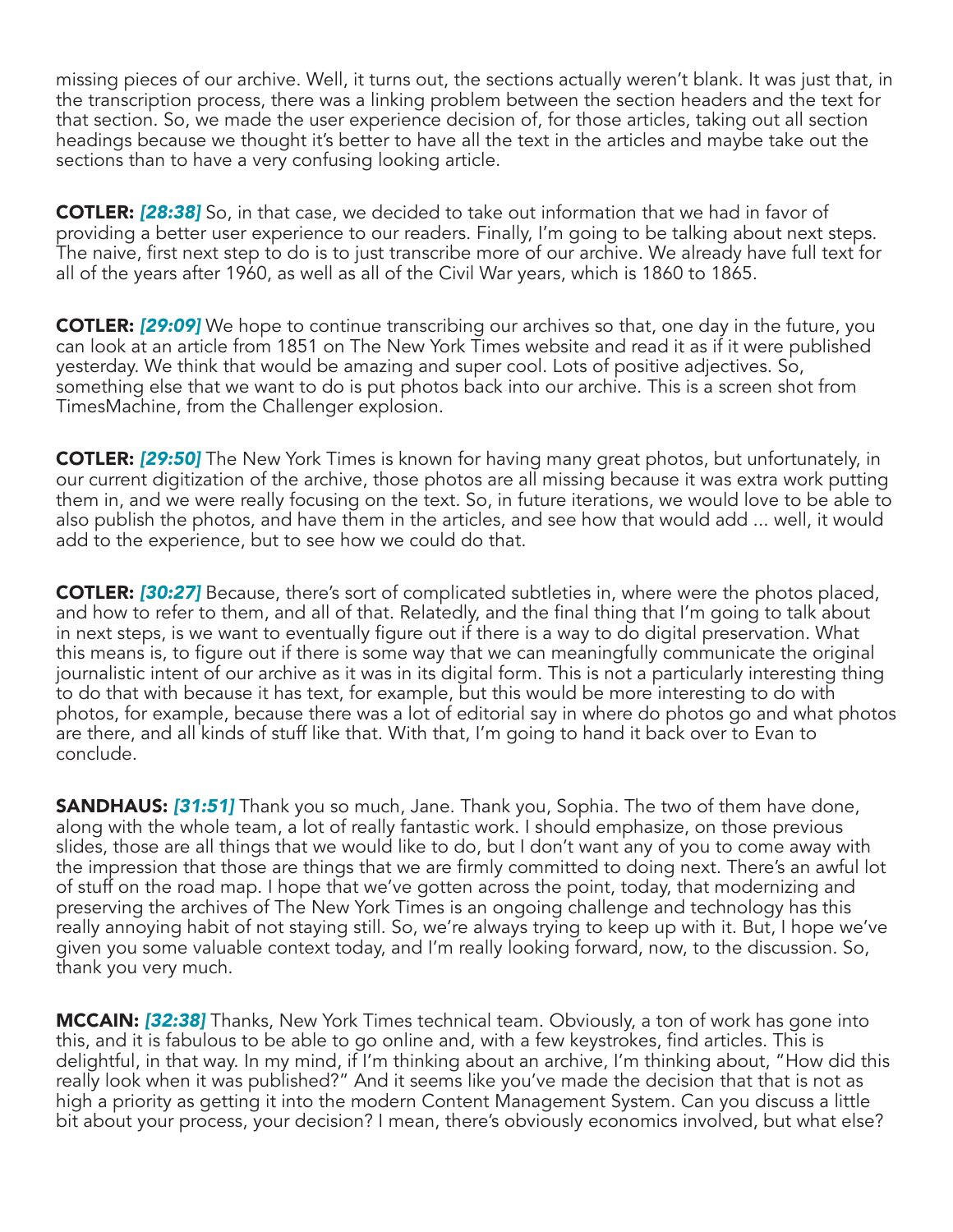**SANDHAUS: [33:31]** Sure. I guess I should add the standard disclaimer that I am a technologist first and I am not a representative of our editorial staff. So, I don't want what I'm saying to be construed as the editorial position of The New York Times on these issues. But, it was my feeling, as somebody who was pretty close to this project, that the biggest service we could do to our readers, with our archives, was to put it into a format that made it easy to consume. But not just because the design is better, and the design is better, but also because, those legacy frameworks that the stories were published in weren't optimized for search, and probably even more importantly, weren't optimized for mobile.

**SANDHAUS: [34:10]** So, we thought it was a bigger priority to get these experiences ported to a stack that could support the sort of experiences most likely to make this most useful to the largest number of people. That, at least, was my thinking about why we approached it the way that we did. I do, however, acknowledge — and it's certainly become even more apparent to me over the last couple of days at this wonderful event that you've organized — that that is necessary, but not sufficient.

**SANDHAUS: [34:57]** And that we do need to think more critically about what can be done to preserve the original experience of these things, as was discussed in the panel earlier today. It's much easier to preserve print journalism because it's not this weird nexus of content and software. But, because these legacy templates really are an intersection of those two things, finding a way that we can preserve that, and in a way that we can preserve that for the long haul is, I think, a real challenge. Because I doubt anybody in this room has much faith that the current crop of web standards will meaningfully be interpreted by software in the distant future. So, figuring out how we can preserve this, without relying too much on the technology that was used to create it, is a real challenge.

COTLER: *[35:53]* I just wanted to add something. With what you said about us having the archive more in a modern format, it's kind of a decision to make it more easily accessible and less, I guess, faithful to the original. Even though we're going to be doing our best to put more of the original data in there. So, it's sort of like a lustful compression.

VAN VALKENBURG: *[36:31]* I just also wanted to add that another benefit of what we're doing is, as I had mentioned previously, we had all these different data sources. And the fact that we're standardizing the format that they're in will be very helpful, I hope, in the future, if we want to make further changes to the archive or do something new with the data; now we have it all in one format. So, it's easier to batch process, as opposed to having to go in and do something different for each chunk of years.

MCCAIN: *[37:16]* I've got to open it up in a minute, but access is clearly important. I mean, the news business is all about access. So, that part of it I get. Here's what's on my wish list, though. It sounds like you've taken some web-only content, and blended it with print content. Is there a way that I can sort out what appeared online-only, you know, that part of the experience versus the print experience, at this point?

COTLER: *[37:51]* Well, you can look at TimesMachine.

**SANDHAUS:** [37:58] I mean, it's an interesting idea, and it's not really a use case that we've given a great deal of thought to. It does involve a question that we've had to ponder, which is, "What is the definitive version of an article?" Now, traditionally the answer to that, at The New York Times, has been the Late City final edition of the article. Because that's the version that we send off to the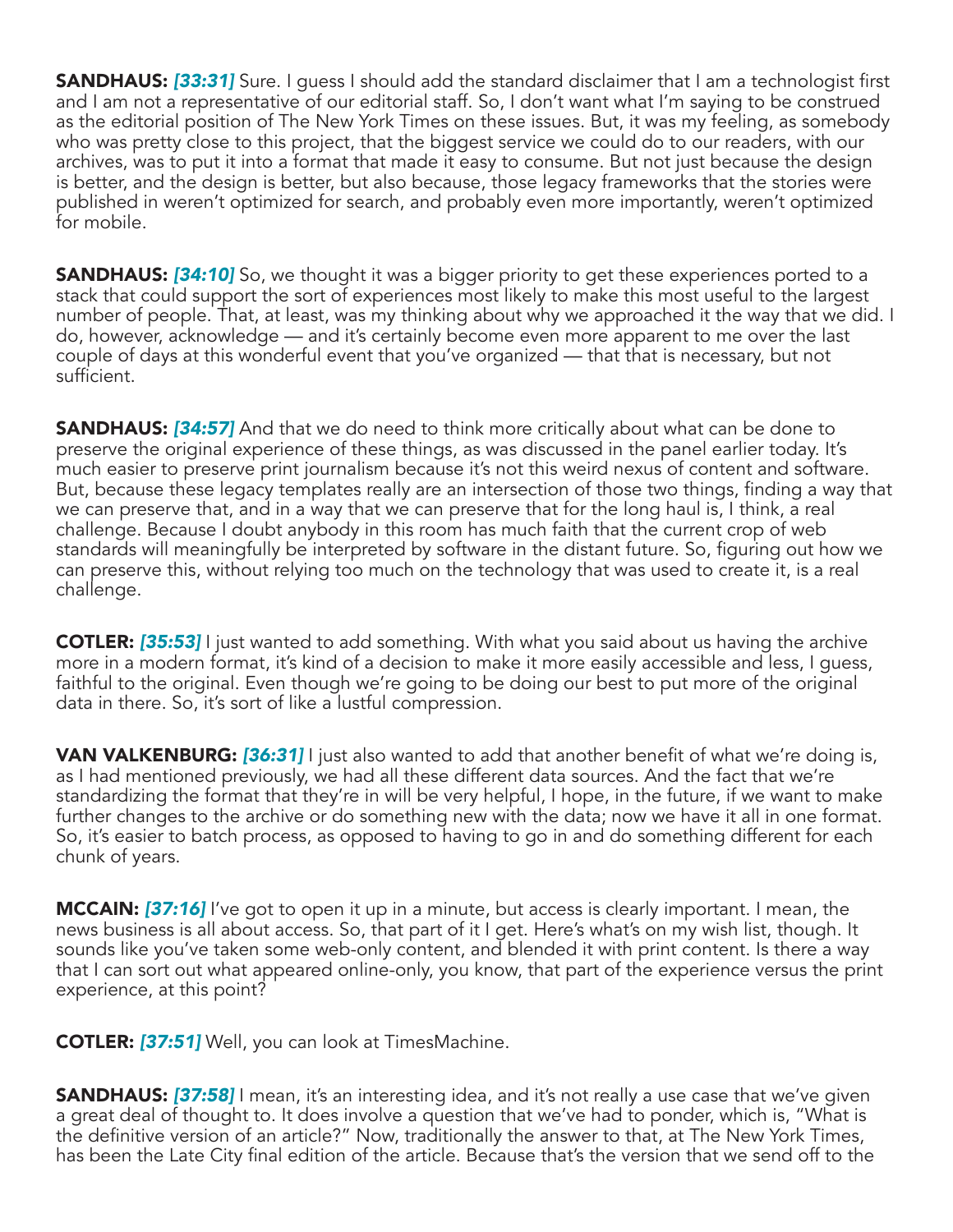microfilmers, because it was the last edit of the story that made it into print.

**SANDHAUS: [38:28]** Now, of course that's probably not the right definition anymore. But, I'd argue that, over at least some of the archive that we've done the modernization work for, that was probably still a reasonable, operative definition. But, finding that right tradeoff between calling out that something was digital-only or print-only, I think, doing that well, would probably require us to do a degree of research into this digital publishing history of the organization, and really find out where that digital-only current became significant in the organization. That's probably where we want to start making those distinctions. But I totally understand what you're saying.

## MCCAIN: *[39:10]* So is there a New York Times of record policy?

**SANDHAUS: [39:16]** Well, the official archival version of the paper has traditionally been defined as the Late City final edition. I feel a little silly admitting this, but I'm not totally certain what the official definition is, at this point. But that has been the traditional definition.

## MCCAIN: *[39:35]* Questions?

AUDIENCE MEMBER 1: *[39:46]* Thank you for your presentations. If, say, a researcher wanted to do text analysis on the entire corpora of what you have in your collection, would they be able to do that? Would they have to have a subscription? What if they were working in a group? Could they get one subscription for the whole group? Would they be able to do text analysis on the entire corpora?

SANDHAUS: *[40:14]* That's an excellent question. And, one that we've tried to answer by something that we did several years ago now, that I was involved in, called The New York Times Annotated Corpus. I'm sure many of you were familiar with this organization in Philadelphia, called the Linguistic Data Consortium, which is kind of like the chemical supply store for information science and computer science experiments on language data. The Linguistic Data Consortium has this collection, The New York Times Annotated Corpus, which is available to members for free and to nonmembers for a few hundred dollars, that contains every article we published between 1987 and 2007.

SANDHAUS: *[40:58]* Now, I realize that's not the entire sweep of the archive, but it's a fairly substantial collection. It's well in excess of a million articles and a billion words, and a dataset that, last time I checked Google Scholar, had been the subject of somewhere in the neighborhood of 300 scholarly articles. So, we're really happy that that data is out there and that it's available to the community. Now, if you wanted to do something more broad, the answer is, well, you could probably double the amount of data, but pretty quickly you would run out of full-text data. We don't really have that going back beyond 1960. And, if one were interested in working with that, I think the best strategy is to get in touch with me and we can see what sort of arrangement we might be able to make.

AUDIENCE MEMBER 2: *[41:46]* Thank you for a very interesting presentation. I enjoyed it quite a bit. My question has to do with something that's often left behind in projects like this, and I wondered if it was a part of your project. You've obviously made a lot of decisions along the way to go one direction or another. I wondered if there was a documentation process for this whole thing, above and beyond something like this. But, actually, are you documenting all the different decisions, which is kind of a preservation type of activity?

**VAN VALKENBURG:** I will say, as was mentioned in an earlier talk, GitHub is a version control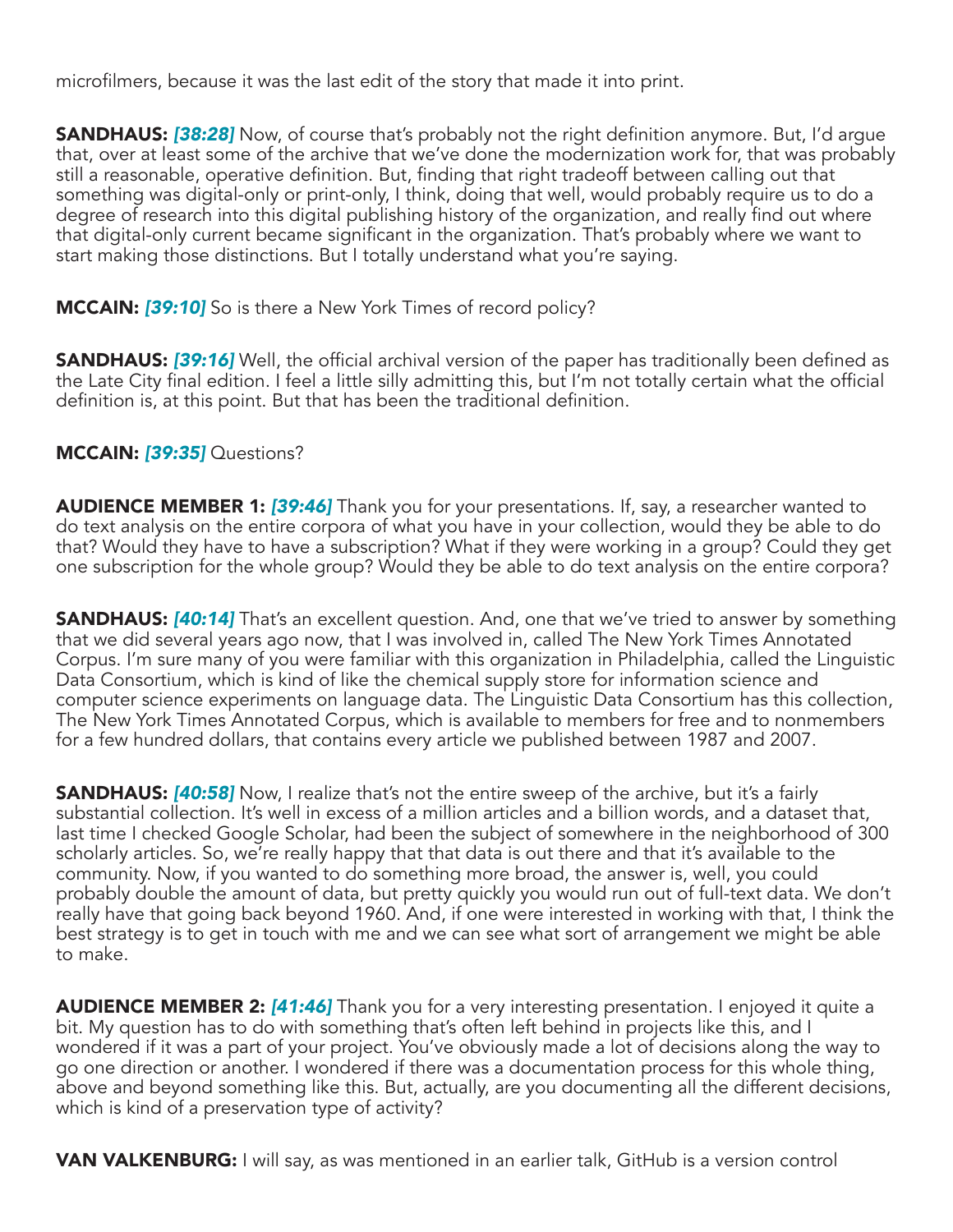system. All of our code that we've been using for this project, we've been storing in GitHub.

VAN VALKENBURG: *[42:41]* Pretty much, all of the — if you use version control as a type of archive, all of the changes that we've made along the way will be preserved there. So that's one way that we could be able to go back and see what decisions we made in code.

COTLER: *[43:07]* Also, in terms of ... well, Sophia answered about code, I'm going to talk more about design decisions. In terms of those, we have regularly scheduled meetings for this project, and so every week we record minutes of what decisions we made. So, there is a document that we have that details the history of all of the decisions we've made. Is it in a super organized form? No. Because we didn't really put it into that. But, we do have a record of all those decisions, yes.

SANDHAUS: *[43:42]* And this is not the first contact migration The Times has done in its history. I can assure you that one of our goals is to make future generations happier with the documentation around this migration than we've been with previous migrations.

AUDIENCE MEMBER 3: *[44:02]* I have two questions. Jane, in particular, mentioned user interface decisions. How did you arrive at those decisions? AB testing, parking users into a room and watching what they do, or some other way? And the second question is, how have you future-proofed your current design for storing data?

**COTLER:** [44:31] So, I guess I'll take the first question. Well, in the example that I mentioned with the appearing to be missing sections, what it really was is that, when we were QA-ing it, we thought, "This is very confusing." So, we tested it on ourselves, and we kind of sent it around to people, internally, to make that decision. I can't say we did AB testing, but we did come to a general, and pretty wide, consensus that, in that case, that was the better option.

VAN VALKENBURG: *[45:14]* Also, I just want to clarify that our team is actually not involved in the actual front-end design of the web pages. So, that's an entirely different team, which is focused on that. And they have put a lot of work into figuring out what is the best user interface design for, not just this app, but all of our web content.

**SANDHAUS: [45:49]** And, one of the things about the design that I'm really happy about is that ... So, we haven't migrated all of the content. Right now, we've migrated all of our content from 1996 onwards and from, basically, 1970 to 1979. So, there's still sort of a donut hole in the middle of stuff that we need to migrate. But, the decision that we made in collaboration with our design folks, that I'm really happy about, is that we decided that ... we launched — well, we didn't decide that — we launched our website in April-ish of 1996. Our website just turned 20. There were blog posts about it.

**SANDHAUS: [46:29]** And we made the decision that, in the design for the archive pages prior to that day, in 1996, we link to TimesMachine. Because, prior to that day there wasn't a website. So, we've just made the decision that, prior to that day, it's important that that image of the newspaper and that link to that print experience, we felt that was important to provide with our users. And we were gratified that the design department helped us realize that vision.

VAN VALKENBURG: *[46:59]* You'd also asked about future proofing, and I'm going to go back to a point that I made earlier about the fact that we've combined all these disparate data sources into one